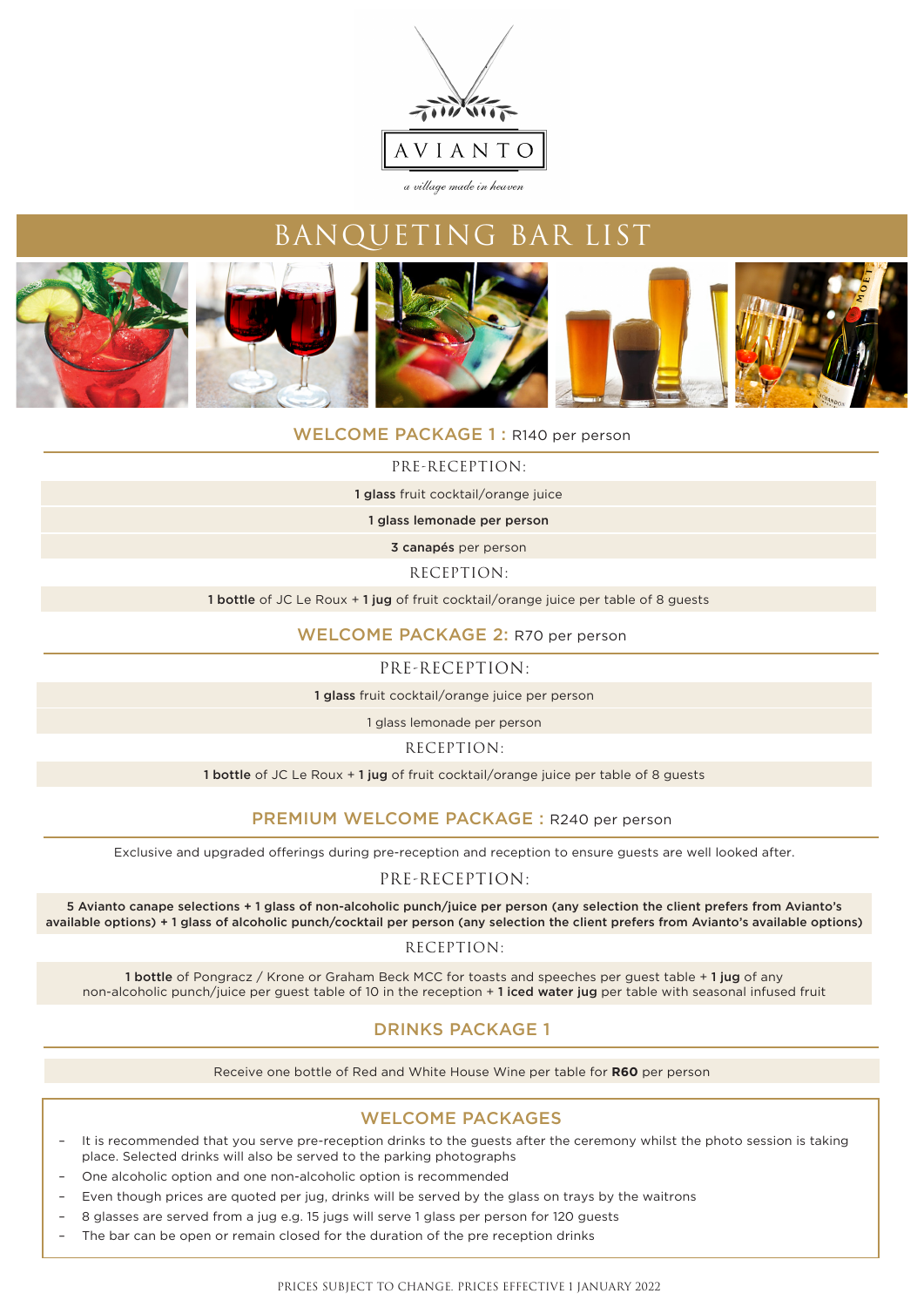# ALCOHOLIC OPTIONS (JUGS)

| Sangria                                                    | R 110.00 |
|------------------------------------------------------------|----------|
| Gluwein                                                    | R 120.00 |
| Orange Juice/Sparkling Wine                                | R130.00  |
| Avianto Alcoholic Cocktail<br>Cane, Juice and Sprite       | R 130.00 |
| Pimms and Lemonade                                         | R 120.00 |
| <b>Raspberry Collins</b><br>Gin, Cherry liqueur and Sprite | R 130.00 |
| Peach Juice & Sparkling Wine                               | R 150.00 |
| Mai Tai<br>Bacardi, Trip Sec, Amaretto & Pineapple Juice   | R 150.00 |
| <b>Strawberry Daiguiri</b>                                 | R 205.00 |
|                                                            |          |

### NON ALCOHOLIC OPTIONS (JUGS)

| Orange Juice                                                                                             | R 95.00  |
|----------------------------------------------------------------------------------------------------------|----------|
| <b>Fruit Cocktail</b>                                                                                    | R 95.00  |
| <b>Steel Works</b>                                                                                       | R 105.00 |
| Mango Juice                                                                                              | R 95.00  |
| <b>Strawberry Juice</b>                                                                                  | R 95.00  |
| Cranberry Apple Juice                                                                                    | R 95.00  |
| Ice Tea (Lemon or Peach)                                                                                 | R 95.00  |
| Avianto Non Alcoholic Punch<br>Fruit Juice & Sprite or Steel works: Bitters, Soda, Sprite and Ginger Ale | R 95.00  |

### MINERAL WATER

| Still Mineral Water (500ml)     | R 26.00 |
|---------------------------------|---------|
| Still Mineral Water (1lt)       | R 35.00 |
| Sparkling Mineral Water (500ml) | R 26.00 |
| Sparkling Mineral Water (1lt)   | R 35.00 |

## SOFT DRINKS

| Coke 200ml                                  | R 25.00 |
|---------------------------------------------|---------|
| Coke Light 200ml                            | R 25.00 |
| Ginger Ale 200ml                            | R 25.00 |
| Lemonade 200ml                              | R 25.00 |
| Dry Lemon 200ml                             | R 25.00 |
| <b>Tomato Cocktail</b>                      | R 25.00 |
| Tonic Water 200ml                           | R 25.00 |
| Appletizer 330ml                            | R 38.00 |
| Grapetizer 330ml                            | R 38.00 |
| Cordials - Lime/Cola/Passion                | R 10.00 |
| Red Bull                                    | R 55.00 |
| Fruit Juice (Glass) - Orange/Fruit Cocktail | R 16.00 |
| Cream Soda 330ml                            | R 28.00 |
| Sprite Zero 330ml                           | R 28.00 |
| Fanta - Orange/Grape 330ml                  | R 31.00 |
| Ice Tea - Tea Peach/Lemon 330ml             | R 30.00 |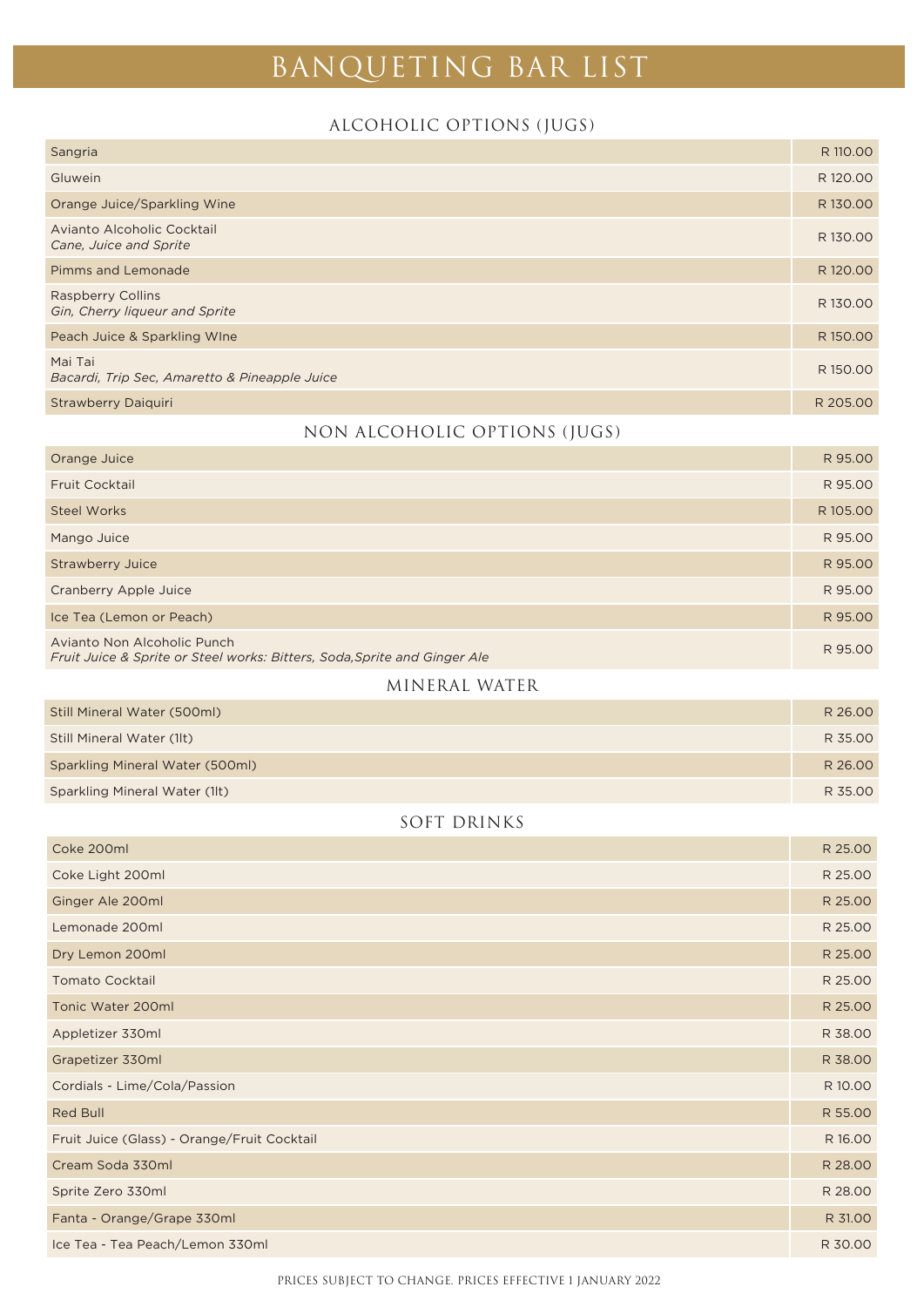| BEER                            |         |
|---------------------------------|---------|
| <b>Black Label</b>              | R 34.00 |
| Castle Lager / Castle Light     | R 34.00 |
| Hansa Pilsner                   | R 34.00 |
| Windhoek Lager / Windhoek Light | R 36.00 |
| Amstel                          | R 34.00 |
| Heineken                        | R 38.00 |
| Windhoek Draught                | R 42.00 |
| CIDER                           |         |
| Hunters Dry                     | R 42.00 |
| <b>Brutal Fruit Selection</b>   | R 42.00 |
| Savanna Dry                     | R 42.00 |
| Savanna Light                   | R 42.00 |
| Smirnoff Spin                   | R 42.00 |
| <b>Red Square Energiser</b>     | R 55.00 |
| <b>BRANDY</b>                   |         |
| Klipdrift                       | R 28.00 |
| Richelieu                       | R 28.00 |
| Klipdrift Premium               | R 28.00 |
| WHISKY                          |         |
| <b>Bells</b>                    | R 35.00 |
| J&B                             | R 35.00 |
| Jameson's                       | R 38.00 |
| <b>Jack Daniels</b>             | R 38.00 |
| Glenfiddich 12 year             | R 65.00 |
| Johnnie Walker Red              | R 35.00 |
| Johnnie Walker Black            | R 56.00 |
| Chivas Regal                    | R 49.00 |
| <b>RUM</b>                      |         |
| Bacardi                         | R 32.00 |
| Captain Morgan                  | R 30.00 |
| Red Heart                       | R 32.00 |
| Spice Gold                      | R 32.00 |
| Stroh                           | R 55.00 |
| Southern Comfort                | R 30.00 |
| WHITE SPIRITS                   |         |
| Gordon's Gin                    | R 27.00 |
| Mainstay Cane                   | R 28.00 |
| Smirnoff Vodka                  | R 28.00 |
| Cruxland Gin                    | R 35.00 |
| Inverroche Gin                  | R 40.00 |